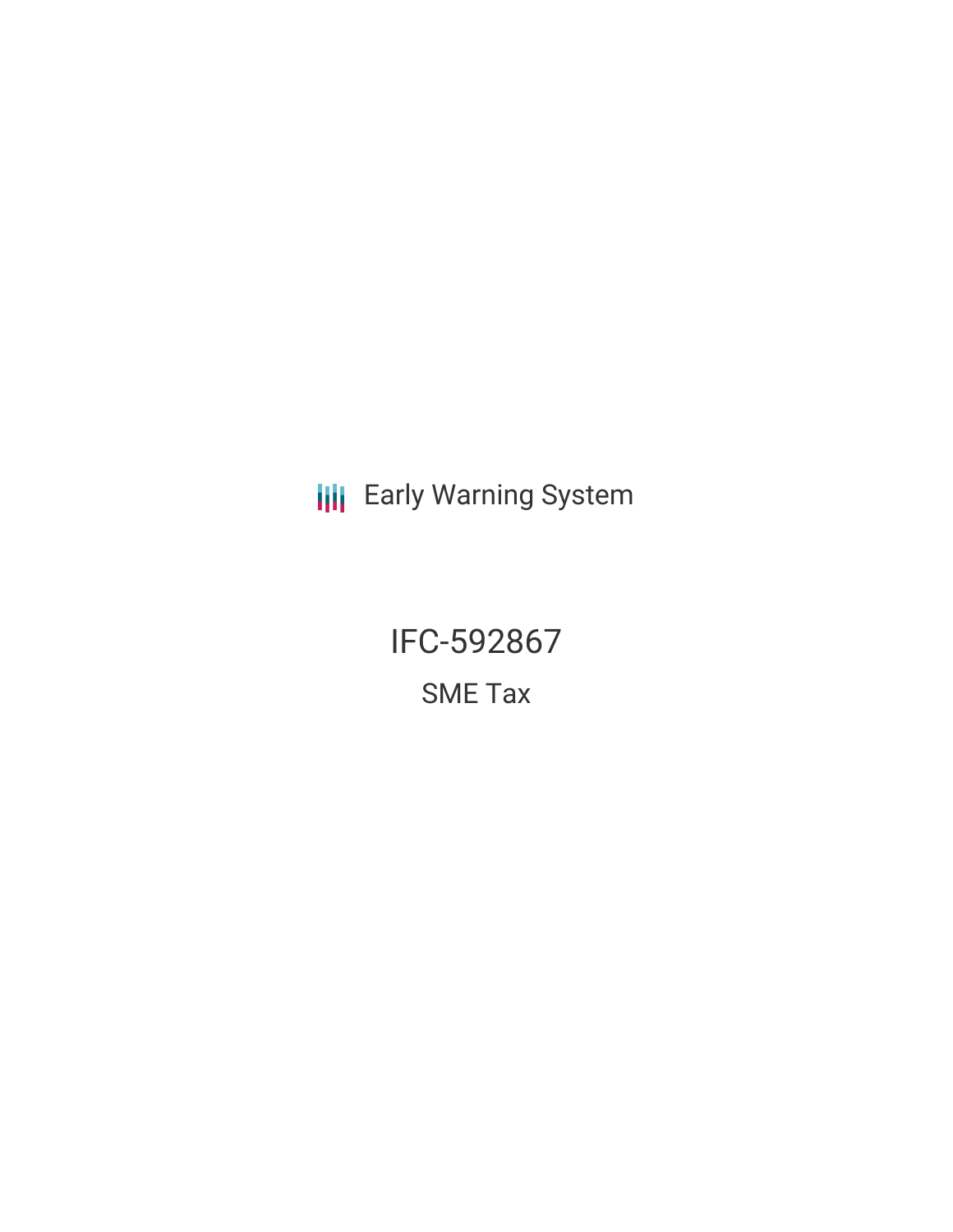# **Quick Facts**

| <b>Countries</b>              | Papua New Guinea                        |
|-------------------------------|-----------------------------------------|
| <b>Financial Institutions</b> | International Finance Corporation (IFC) |
| <b>Status</b>                 | Approved                                |
| <b>Bank Risk Rating</b>       | U                                       |
| <b>Voting Date</b>            | 2015-02-16                              |
| <b>Borrower</b>               | Government of Papua New Guinea          |
| <b>Sectors</b>                | Industry and Trade                      |
| <b>Investment Type(s)</b>     | Loan                                    |
| <b>Project Cost (USD)</b>     | \$2.23 million                          |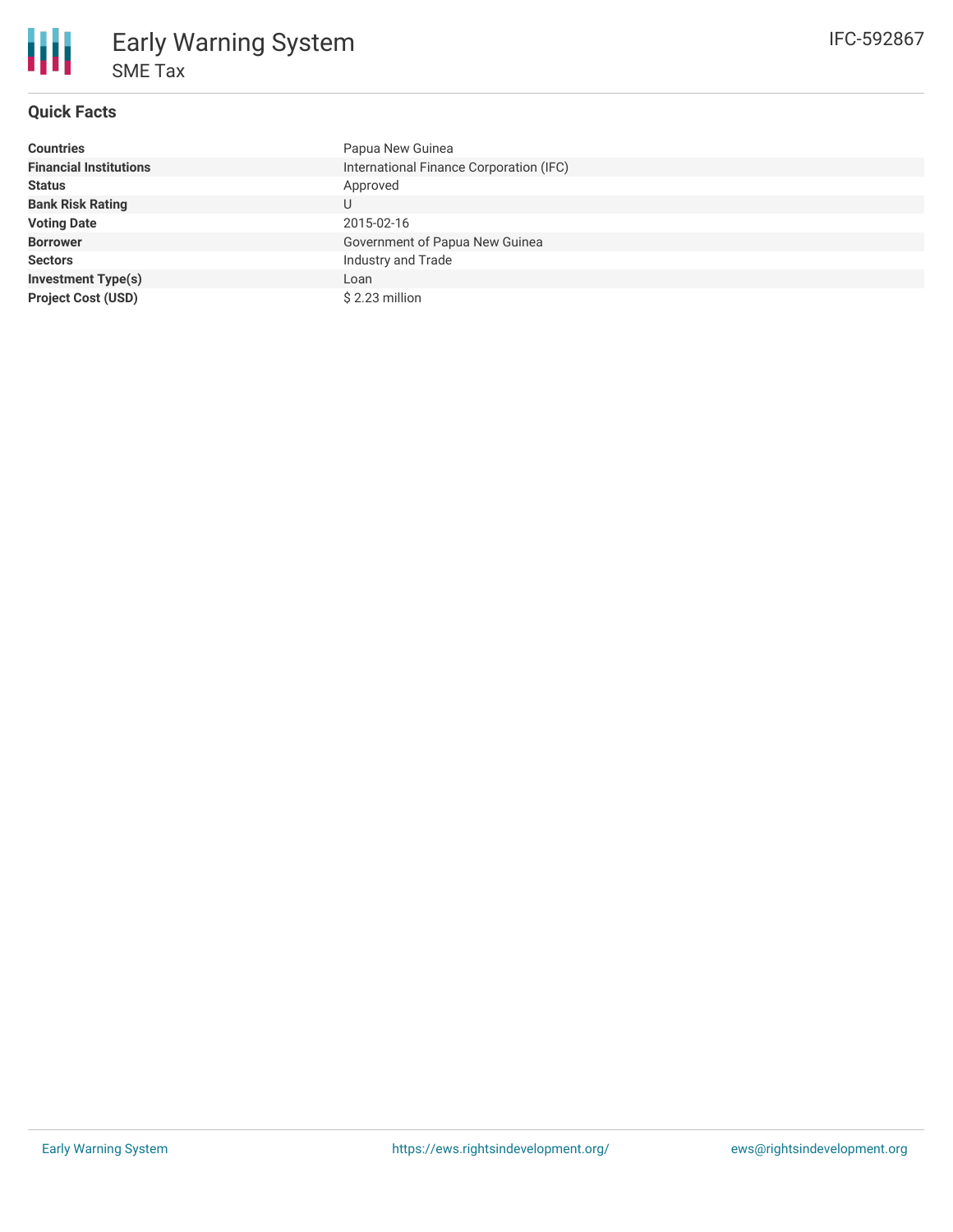

# **Project Description**

According to IFC website, the project team will work with the Internal Revenue Commission to streamline and simplify tax compliance requirements for small and medium sized businesses by reviewing and simplifying processes (forms, payment processes, audit procedures), assisting the IRC to undertake outreach and communication to SMEs in the country and assessing the need for a special, simplified regime for SMEs.

This project will work with the government of PNG to identify and implement reforms to simplify and streamline tax processes for small and medium enterprises. The result will be a reduction in the time and cost to comply with tax regulation.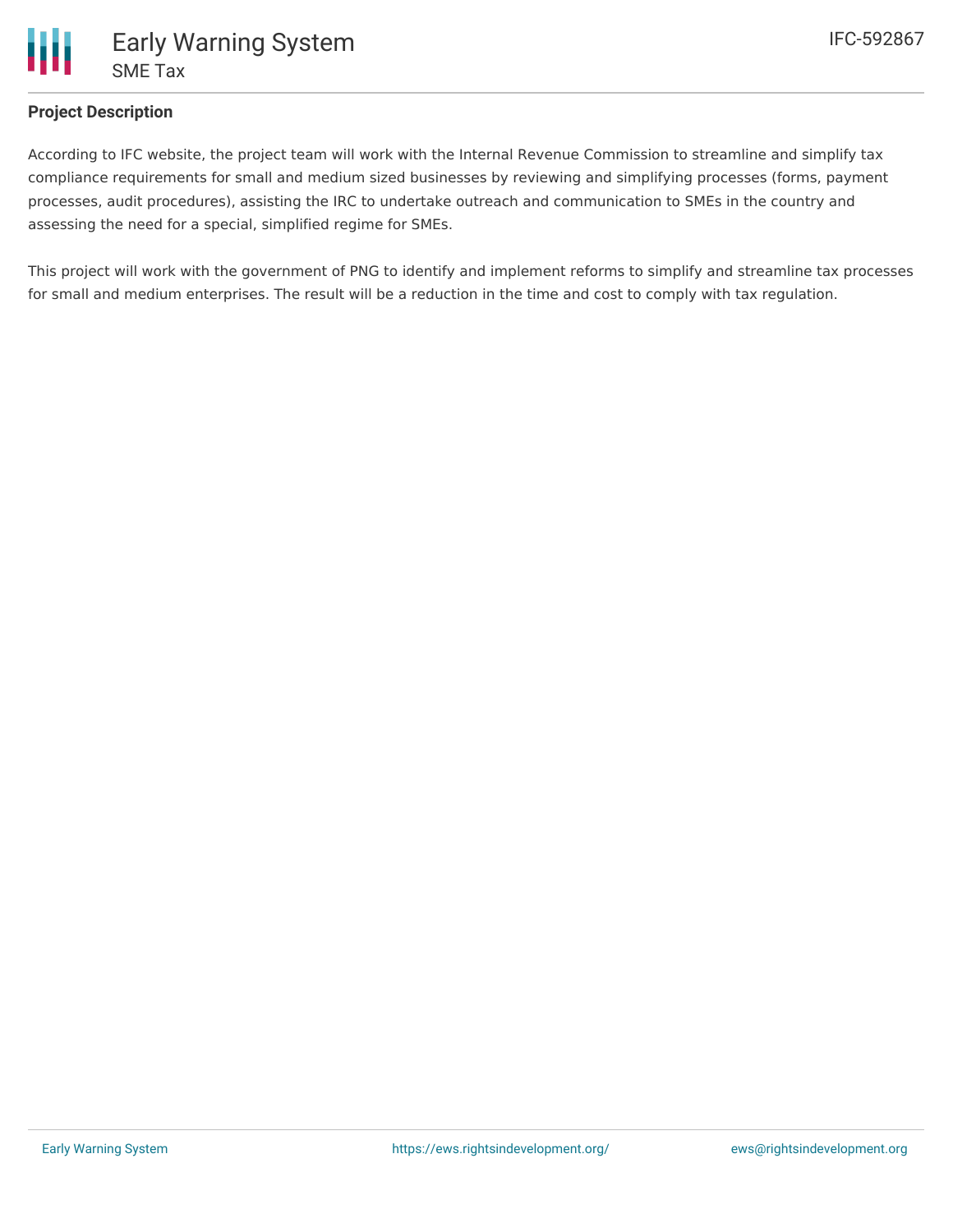

# **People Affected By This Project**

This project will work with the government of country to identify and implement reforms to simplify and streamline tax processes for small and medium enterprises. The result will be a reduction in the time and cost to comply with tax regulation.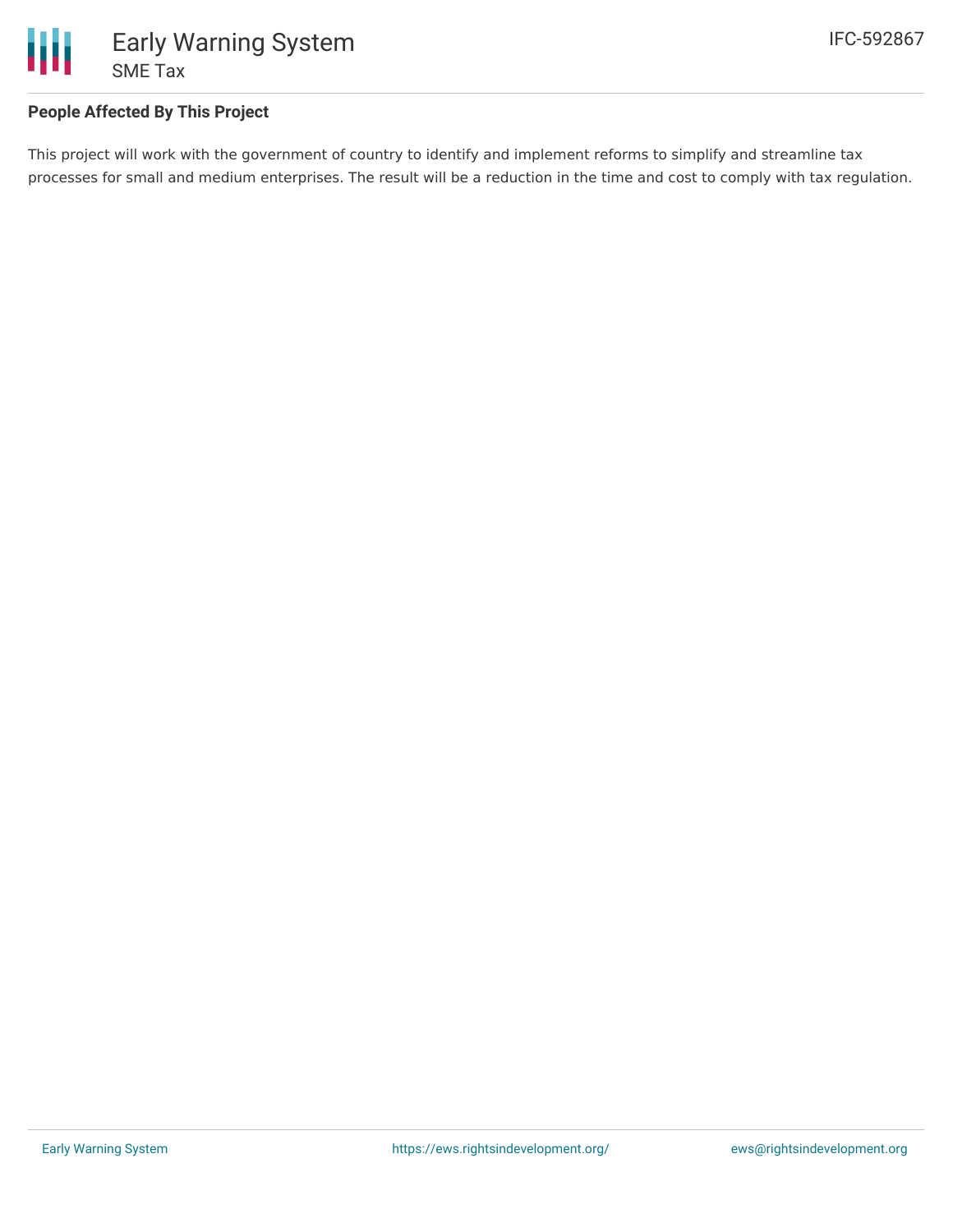## **Investment Description**

• International Finance Corporation (IFC)